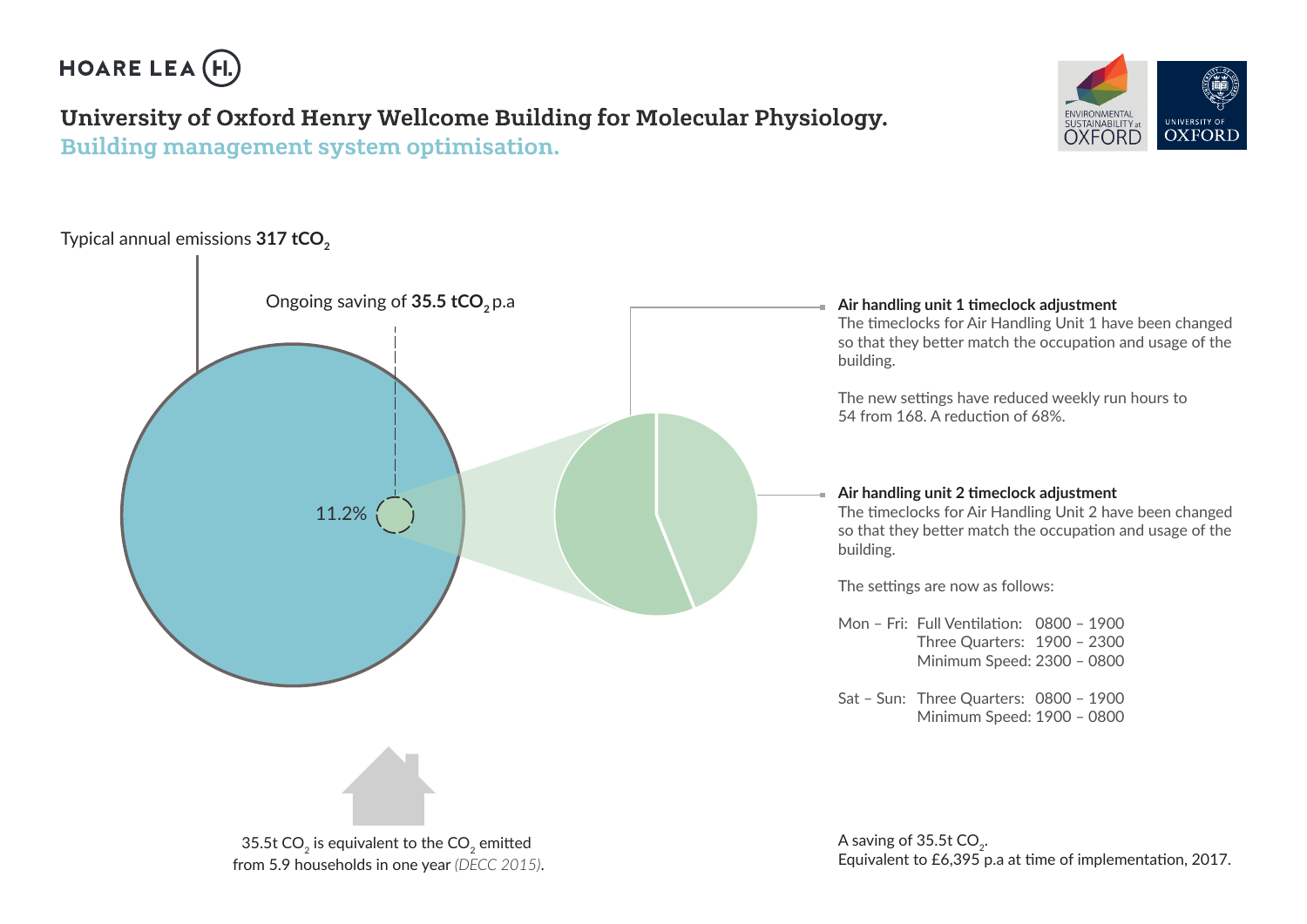

## University of Oxford Centre for Gene Function. Building management system optimisation.

## Typical annual emissions 410 tCO<sub>2</sub>





## **Air handling unit night time setback**

Previously, the air handling units were operating at full speed 24/7. We have implemented a new pressure based control strategy whereby the air handling unit controls to 130 Pascals during occupied hours and 50 Pascals during low occupancy hours. This reduces fan power, and the energy requirement of boilers and chillers.

### **Chiller and associated pump operation**

The chilled water pumps previously operated continuously. We have implemented temperature control setpoints so that the pumps do not operate when the temperature is between 5C and 15C. Within this band, passive cooling of the building using outside air is possible.



93.4t  $CO<sub>2</sub>$  is equivalent to the  $CO<sub>2</sub>$  emitted from 15.5 households in one year *(DECC 2015)*. A saving of 93.4t  $CO<sub>2</sub>$ . Equivalent to £14,310 p.a at time of implementation, 2017.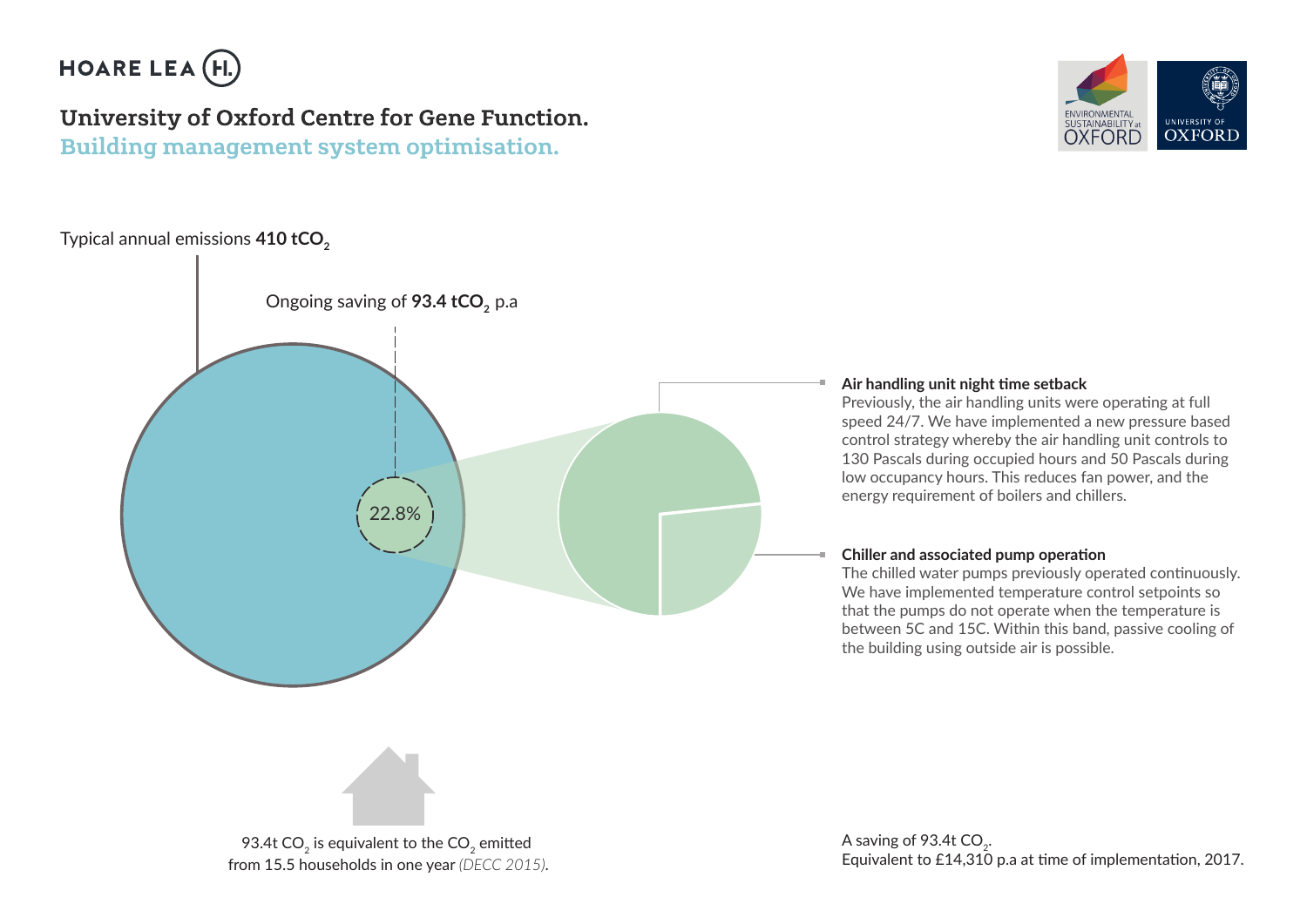

# University of Oxford Manor Road Building.

Building management system optimisation.





## **Phase 1 air handling unit timeclock optimisation**

The timeclocks controlling the air handling units in phase 1 have been altered so that the operational hours are in accordance with the occupancy of the areas served.

The timeclocks for air handling units 1 & 3 are now as follows: Mon – Fri: 0900 – 1900 Sat & Sun: 1200 – 1700

## **Phase 2 air handling unit timeclock optimisation**

The timeclocks controlling the air handling units in phase 2 have been altered so that the operational hours are in accordance with the occupancy of the areas served.

The timeclocks for all air handling units are now as follows: Mon – Fri: 0900 – 1900 Sat & Sun: 1100 – 1700

## **Air conditioning unit timeclock adjustment**

The timeclocks controlling the seminar room air conditioning units have been altered so that the operational hours are in accordance with the occupancy of the areas served.

The timeclocks for all five air conditioning units are now as follows: Mon – Fri: 0900 – 1700 Sat & Sun: Off

## **Removal of De-Humidification**

The use of de-humidification in the building is not deemed necessary and as a consequence de-humidification has been removed from the control algorithm for selected air handling units. This affects air handling unit 1 in phase 1 and all air handling units in phase 2.

## A saving of 92.4t CO<sub>2</sub>.

Equivalent to £16,500 p.a at time of implementation, 2016.